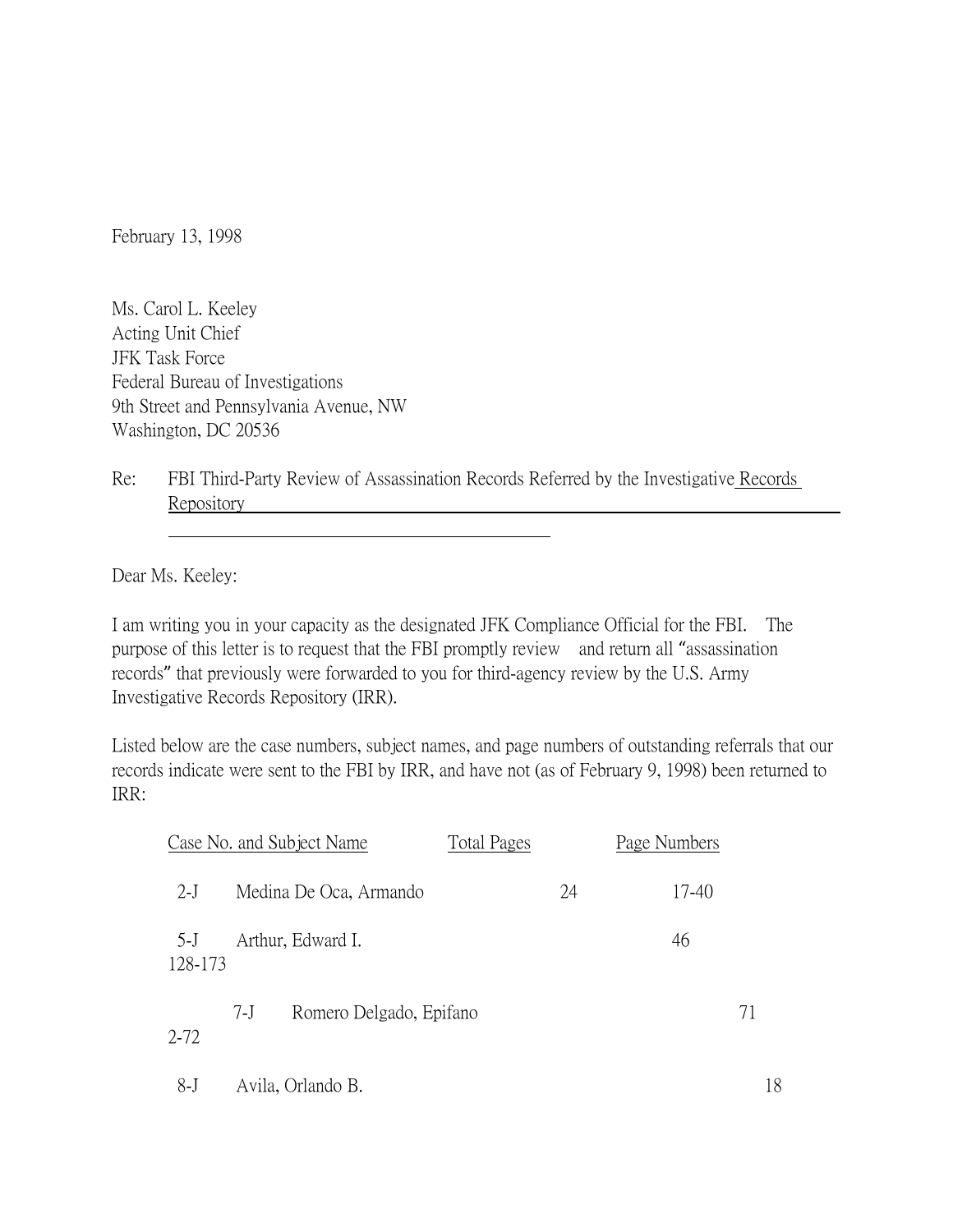36-53 9-J Hemming, Gerald R. 86 6-91 12-J Veciana Blanch, Antonio C. 23 2-7, 132-148 14-J Prio Socarras, Carlos 880 9, 25-125, 287-344 497-502, 539-688 869-870, 925-1049, 1089-1098, 1122- 1127, 1139-1171, 1175-1176, 1201- 1202, 1331-1377, 1446-1458, 1471- 1513, 1634-1653, 1659-1662, 1692-1694, 1736, 1764, 1930, 1934 1987-1999, 2055- 2065, 2199-2364, 2373-2374, 2679- 2683, 2766-2767A, 2988-3070 25-J Hargraves, Roy E. 25-J 7 4-9 27-J Werbell, Mitchell L. 129 1171A-1171GGG, 1172-1173, 1174- 1174B, 1175-1175B 29-J Slovoda, Vladimir 14 922-933, 1245-1246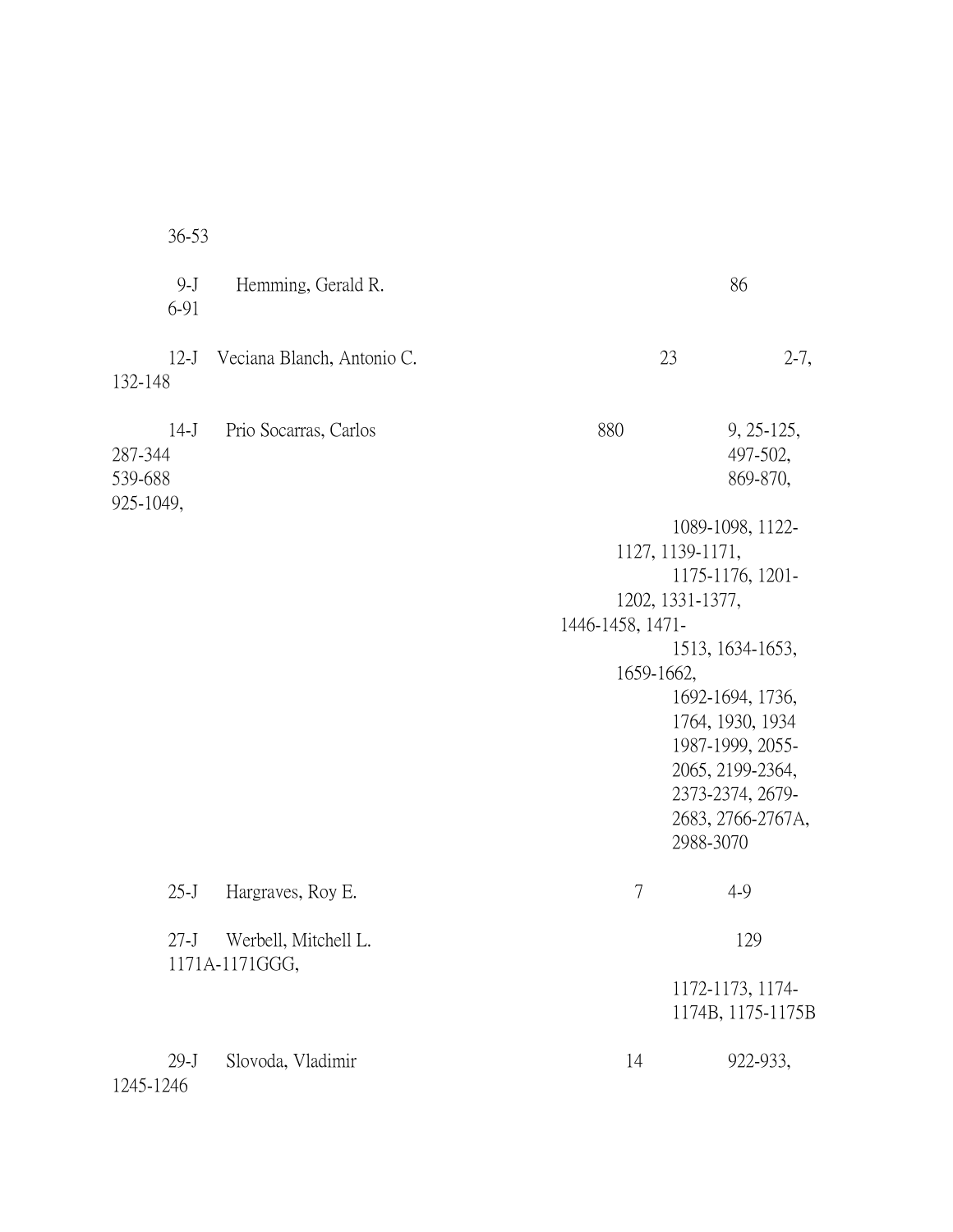Ms. Carol Keeley February 13, 1998 Page 3

I am enclosing IRR's revised listing of outstanding pages, as of 2 Feb 98, that were referred from IRR to the FBI.

We are requesting that by February 27, 1998, you  $\therefore$  (a) complete your declassification review of the referrals listed above; (b) return the records to IRR with any suggested redactions ("postponements" under the JFK Act) highlighted or bracketed; (c) provide reason codes for any postponements identified in accordance with Section 6 of the JFK Act; and (d) submit your evidence in support of desired postponements as attachments to each document package returned to IRR. The Chief of IRR is aware that the Review Board is contacting agencies to which IRR had referred records and supports our efforts to expedite the completion of declassification review, so that all IRR records can be placed before the Review Board.

To the extent that the FBI has not completed processing its equities in the above-referenced records because the FBI's corresponding "HSCA subject" files are in ongoing negotiations with members of the ARRB staff, please identify the serials within the FBI files at issue to us at your earliest convenience. Once we know which serials are pending, we can ensure that the Bureau is able to return the records to IRR by the end of February.

For any document referral packages not returned to IRR by February 27, the Review Board will infer that the agencies concerned do not object to "release in full" of any equities they hold in those documents, and will act accordingly.

A one-time extension from the deadline of October 17, 1997 has already been granted and another extension cannot be considered at this late time. This one-time extension provided the FBI with a reasonable amount of time to complete this review.

The ARRB point-of-contact for all matters related to these referrals is Mr. Jim Goslee, at (202) 724-0088.

Sincerely,

T. Jeremy Gunn General Counsel